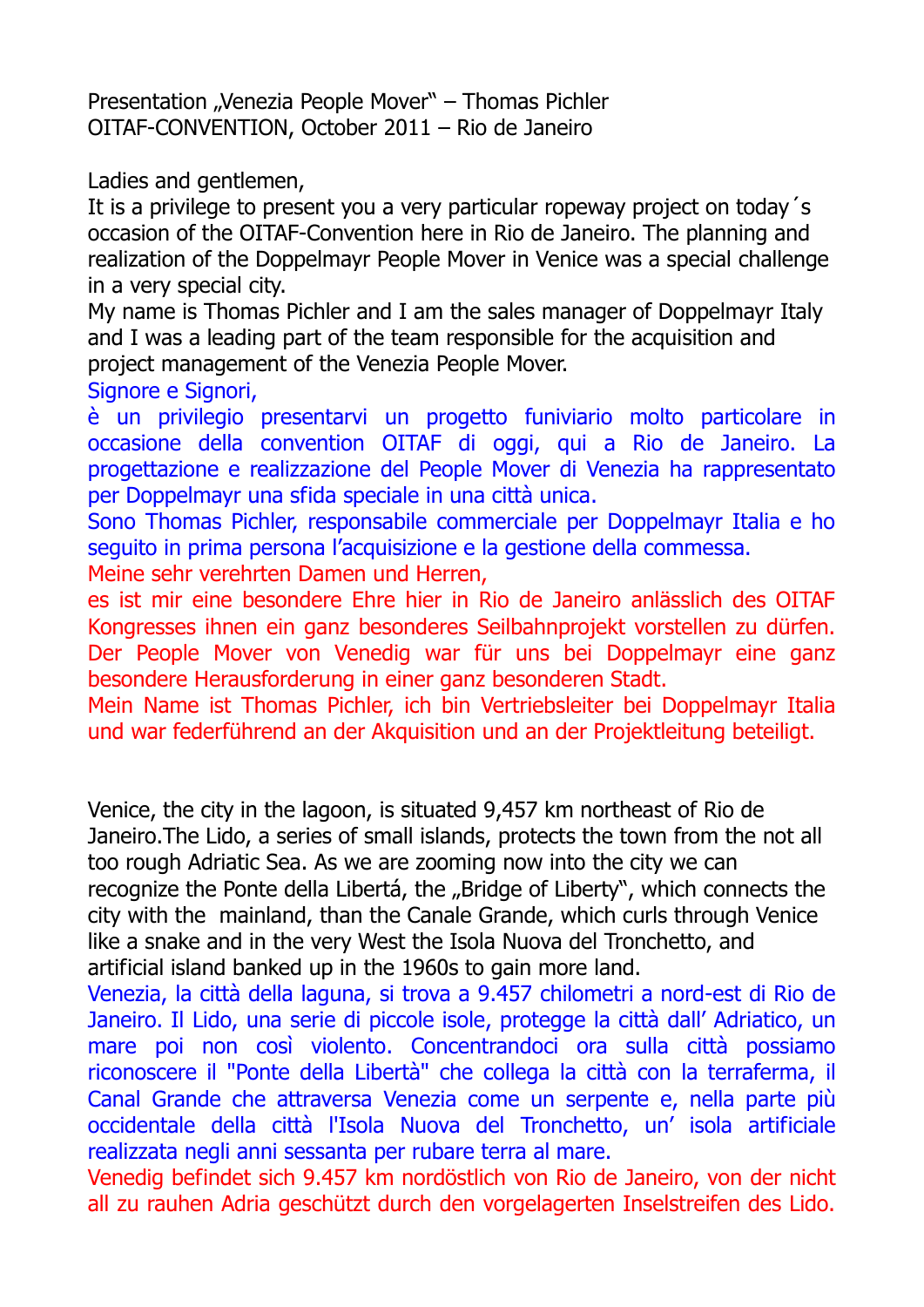Wenn wir jetzt näher in die Stadt Venedig reinzoomen erkennen wir bereits den "Ponte della Libertà" zu Deutsch die "Freiheitsbrücke" die Venedig mit dem Festland verbindet, den Canale Grande der die Stadt in seiner unverwechselbaren Schlangenform durchschneidet und ganz im Westen die in den 60iger Jahren aufgeschüttete" Isola Nuova del Tronchetto" .

The People Mover connects the Tronchetto via Isola Marittima to Piazzale Roma rapidly and confortably. This construction is part of a bigger concept of the city government of Venice to reduce traffic and alleviate congestion as much as possible around Piazzale Roma. Part of the city´s plan to reorganize urban traffic and channelling the flow of tourists entering and leaving the city in the lagoon is realized by the new Venezia People Mover by Doppelmayr. Il People Mover collega l'Isola del Tronchetto a Piazzale Roma passando per l' isola Marittima, in modo rapido e confortevole. Questa costruzione rientra in un ampio programma operato da parte dell'amministrazione comunale di Venezia al fine di ridurre il traffico ed alleviare per quanto possibile la congestione nell' area di Piazzale Roma. Parte del piano di riorganizzazione del traffico urbano e di incanalamento del flusso di turisti che entrano ed escono nella città della laguna è stato realizzato appunto per mezzo del nuovo People Mover Doppelmayr.

Der People Mover führt vom "Tronchetto" über die" Isola Marittima" zum "Piazzale Roma". Mit dieser Anlage verfolgt die Stadt Venedig ein bereits seit Jahren angestrebtes Konzept und zwar den PKW- und Busverkehr am Piazzale Roma soweit als möglich einzuschränken und einen Teil dieses Verkehrskonzeptes erfüllt der neue People Mover von Doppelmayr.

Piazzale Roma in the Old Town is the entrance to the city for those arriving by road and therefore the parking situation is very critical, whereas the Tronchetto can offer enough parking facilities. Our People Mover connects these two urban districts in a very efficient way. The trains run at 3 minute intervals and have a capacity of 200 passangers per train.

Piazzale Roma, posizionata a ridosso del centro storico, rappresenta la via di accesso alla città per chi arriva con la propria automobile o con l' autobus; la situazione dei parcheggi in tale area è molto critica, per contro il Tronchetto è in grado di offrire sufficienti possibilità di parcheggio. Il nostro People Mover collega questi due quartieri urbani in modo molto efficiente. I treni viaggiano ad intervalli di 3 minuti e hanno una capacità di 200 passeggeri per treno. Am "Piazzale Roma" herrscht akuter Parkplatzmangel hingegen sind am "Tronchetto" ausreichend Parkplätze vorhanden und mit dem People Mover wuden diese beiden Stadteile nun effizient miteinander verbunden. Im 3 Minutentackt verkehren die Züge die jeweils 200 Personen befördern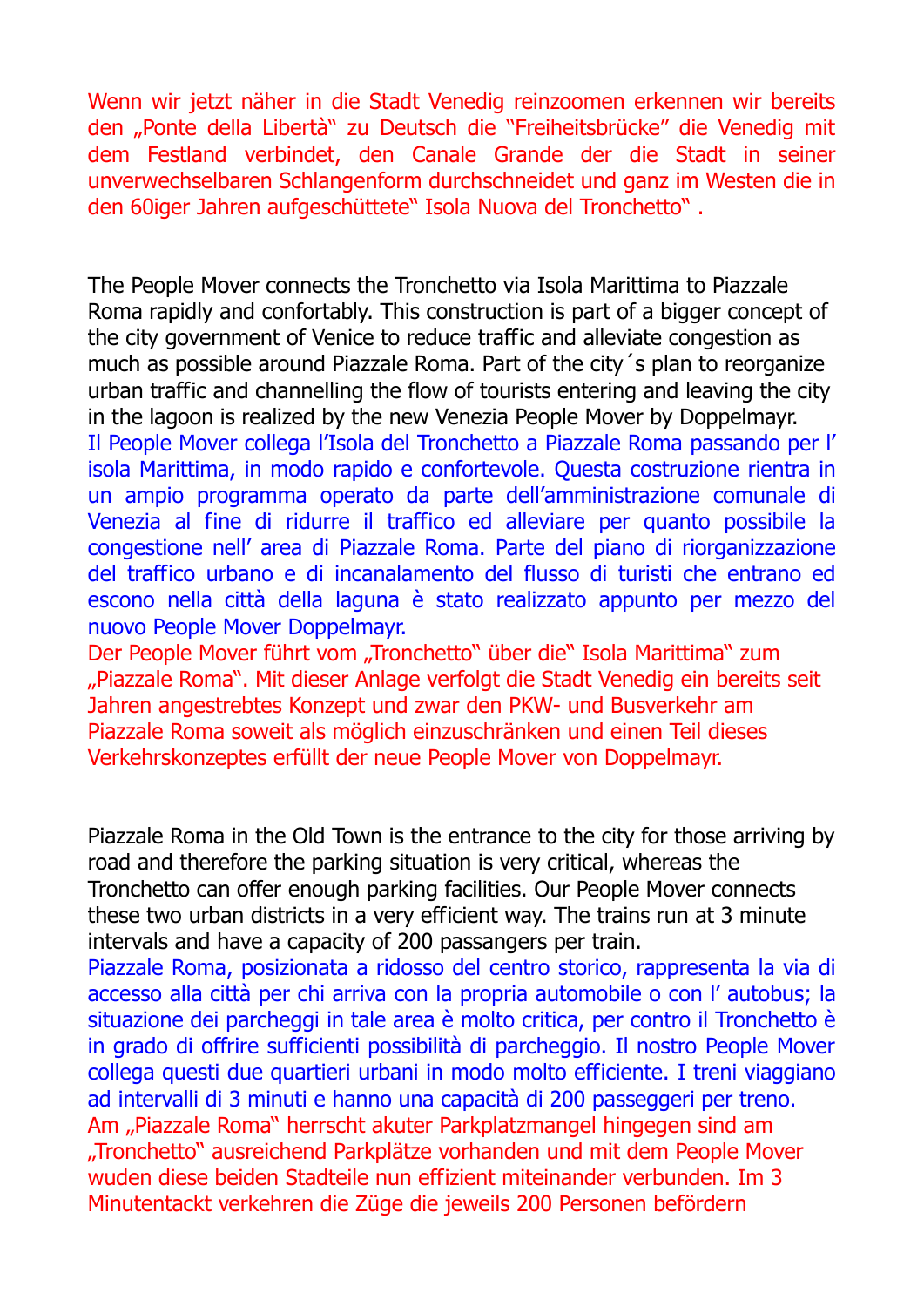Parking facilities on Tronchetto Island are only about 200 metres from the People Mover´s station. Busses can even drive directly to the station, make a short stop in order to allow the guests to get out and go on with the People Mover directly to Piazzale Roma. At half way there is a stop or middle station on the Marittima Island. At the moment only few passangers are getting on here, mostly from incoming cruise liners. But in the future this middle station will have a very important role because there are parking facilities as well as a hotel with convention center under construction. You can see this on this rendering.

I parcheggi sull'isola del Tronchetto si trovano a solo circa 200 metri dalla stazione del People Mover. Gli autobus possono raggiungere direttamente la stazione e fare una breve sosta per fare scendere i turisti che poi proseguono verso Piazzale Roma con il People Mover. A metà percorso si trova una fermata o, come si suole dire la stazione intermedia, in corrispondenza dell'Isola Marittima. Al momento questa servirà i soli passeggeri che arrivano dalle grandi navi da crociera, nel futuro tale stazione avrà tuttavia un ruolo molto importante in quanto sarà sede di un parcheggio ed un hotel dotato di centro congressi, la futura situazione può essere consultata nel rendering qui allegato.

Am Tronchetto ist die Station des People Mover zirka 200 Meter vom dortigen Parkhaus positioniert und kann zudem direkt von Gästebussen angefahren werden, die Busse können kurz anhalten, die Gäste steigen aus und fahren mit dem People Mover direkt auf den Piazzale Roma. Auf halber Strecke wurde eine Halltestelle oder Mittelstation auf der Isola Marittima eingerichtet. Zur Zeit steigen hier nur gelegentlich Fahrgäste zu und zwar wenn gerade ein Kreuzfahrtschiff angelegt hat. Zukünftig wird die Haltestelle eine sehr wichtige Funktion einnehmen und zwar weil um die Mittelstation herum weitere Parkhäuser sowie ein Hotel mit Kongresszentrum entstehen wird, so wie auf diesem Rendering abgebildet und in kurzer Zeit wird mit dem Bau begonnen.

The terminal stop is at Piazzale Roma between the two parking decks "Garage Comunale" and "Garage San Marco". There are a lot of reconstruction works going on at Piazzale Roma: the exits of the parking decks are beeing tunneled under and the present traffic area is being dismantled and in the future it will be mostly pedestrianized, transformed in a pedestrian area. The project, with its spectacular glass and steel architecture, designed by the architect Francesco Cocco from Rovereto, also includes the impressive 180 metre long steel bridge over the Tronchetto Canal and a second bridge over the Santa Chiara Canal.

Il capolinea si trova a Piazzale Roma, tra i parcheggi multipiano "Garage Comunale" e "Garage San Marco". Attualmente ci sono molti lavori in corso a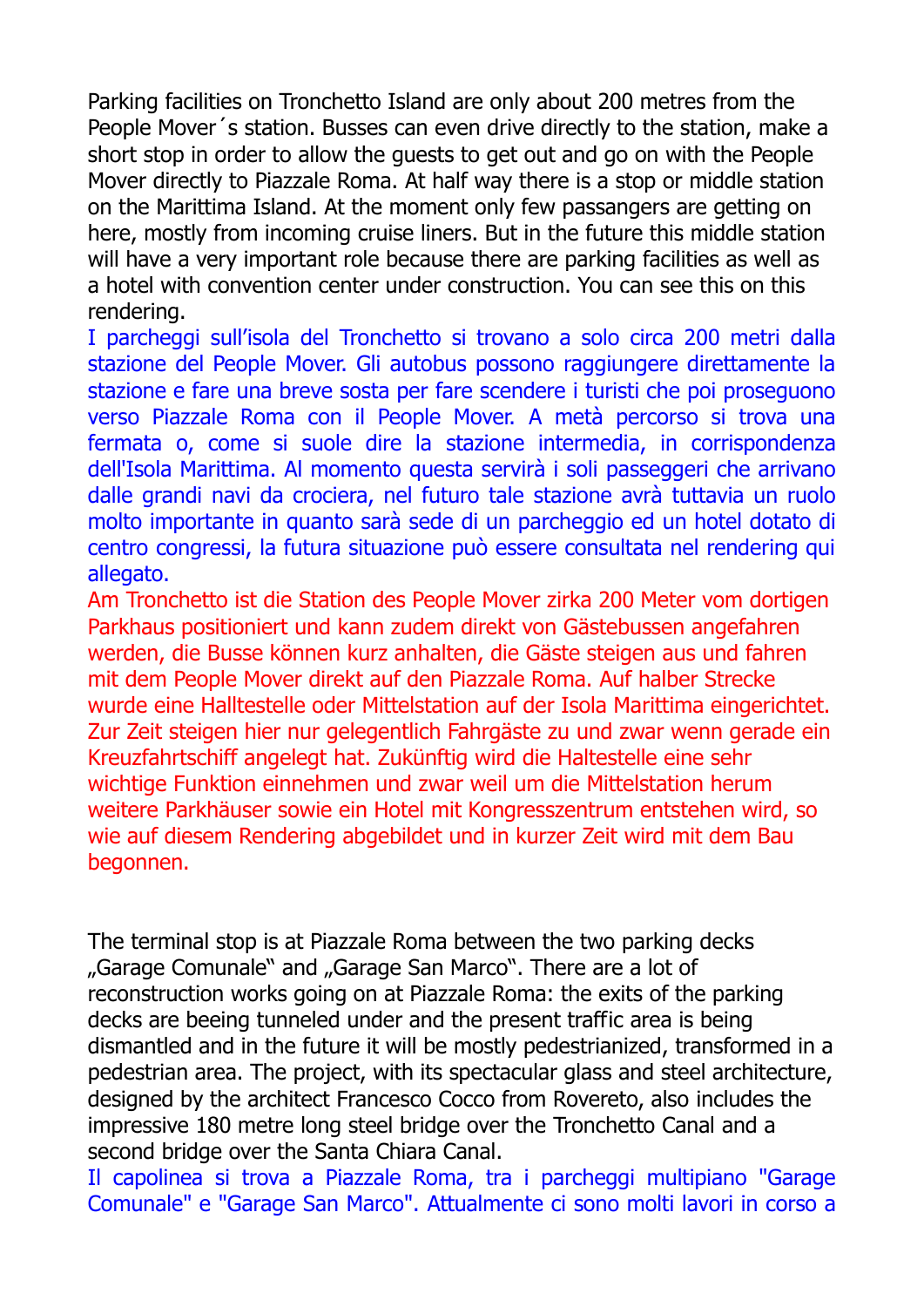Piazzale Roma: le uscite dei parcheggi verranno interrate e la zona adibita al traffico attuale è in fase di smantellamento per diventare in futuro prevalentemente di carattere pedonale. Il progetto, con le sue architetture particolari di vetro e acciaio per le stazioni, disegnate dall'architetto Francesco Cocco di Rovereto, comprende anche l'imponente ponte in acciaio lungo 180 metri sopra il Canale del Tronchetto ed un secondo ponte sul Canale di Santa Chiara.

Die Endstation befindet sich direkt am Piazzale Roma zwischen den beiden Parkhäusern "Garage Comunale" und "Garage San Marco". Auch auf dem Piazzale Roma wird zur Zeit immer noch kräftig gebaut. Zur Zeit werden die Ausfahrten der Parkgaragen untertunnelt und der gesamte derzeitige Verkehrsfläche wird stark zurückgebaut und wird in Zukunft fast überwiegend Fussgängerzone sein. Das Projekt ist durch seine einzigartige Glas und Stahkonstruktion gekennzeichnet welche aus der Hand des bekannten italienischen Architekten Francesco Cocco stammen. Eine architektonisch sehr schön gestaltete Brückenkonstruktion überspannt den Kanale Tronchetto über eine Länge von 180 Metern und eine weitere Brücke führt über den Canala Santa Chiara.

The track is nearly 900 meters long. Starting from Tronchetto Island it is slightly ascending and leads over Tronchetto Canal in a graceful arch This impressive 180 metre long steel bridge, an architectonically very light and elegant bridge construction which stylistically resembles the wings of a seagull spans the canal in a hight of 13 metres.

Il tracciato è lungo quasi 900 metri. Partendo dalla stazione dell' isola del Tronchetto si ha un tratto in leggera salita che ci porta ad oltrepassare il canale di Columbuola con un tratto in leggera curva. Questo imponente ponte in acciaio avente una lunghezza di circa 180 metri, una costruzione architettonicamente molto leggera ed elegante che ricorda stilisticamente le ali di un gabbiano, attraversa il canale ad un altezza di 13 metri.

Die Strecke ist knapp 900 meter lang. Vom Tronchetto ausgehend verläuft die Bahn mit einer leichten Steigung über den "Canale Tronchetto" Eine architektonisch sehr schön gestaltete Brückenkonstruktion überspannt den Kanal in einer Höhe von 13 Metern und über eine Länge von 180 Metern und soll die Flügel einer Möwe darstellen.

On the other side of the canal a threepart flyover leads over the subjacent roundabout and here we are already on Marittima Island with the middle station which has switch and bypass function for the second train. From Marittima Island the track continues over the Santa Chiara Canal passing at St. Andrews Church and finally ends at Piazzale Roma. The shuttle operates daily from 7a.m. til 11p.m. The maintenace service is done at night.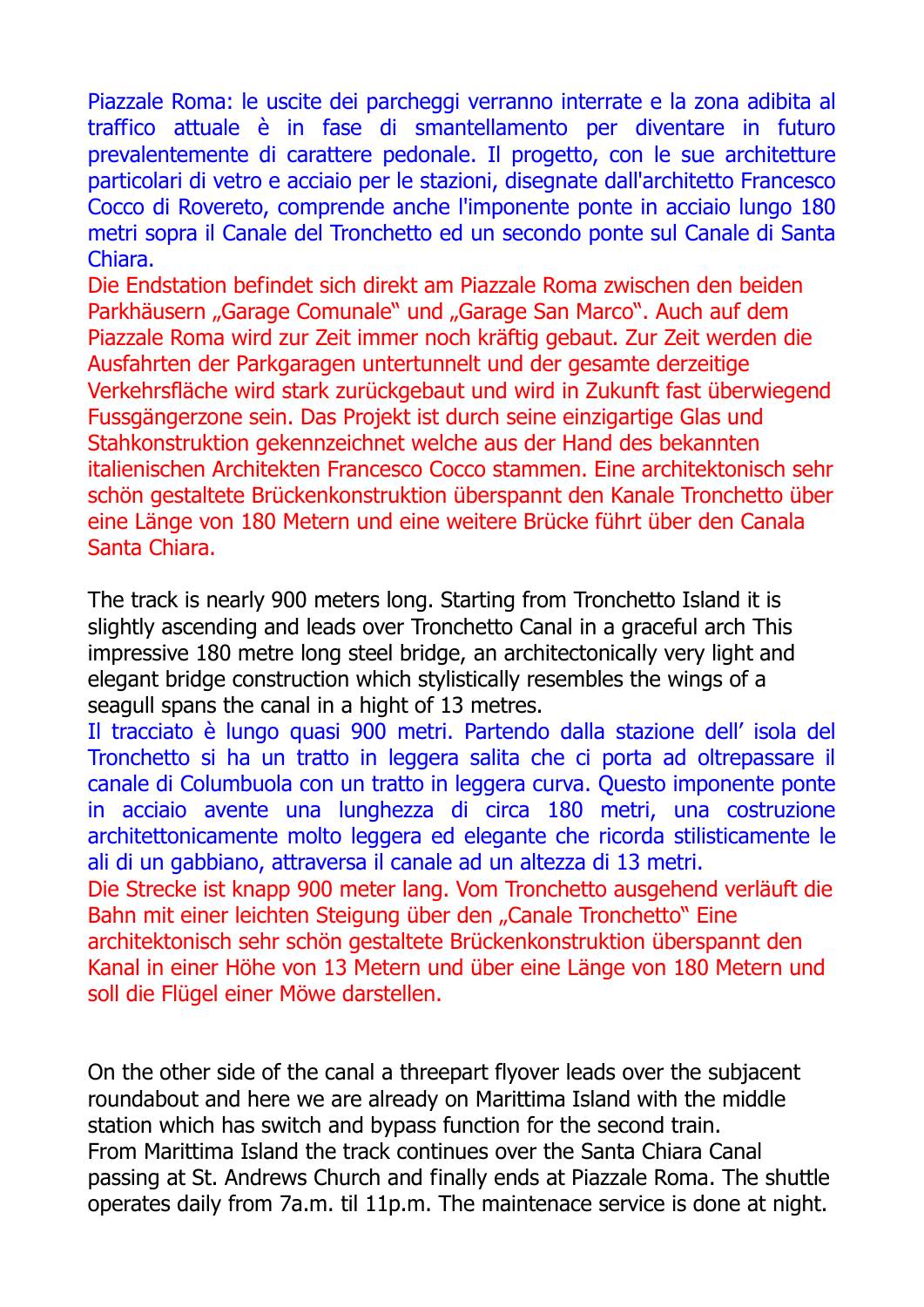Sull'altro lato del canale un viadotto a tre campate conduce oltre la rotonda stradale, e da qui siamo già sull'Isola Marittima con la stazione intermedia che ha funzione di scambio per il secondo treno. Dall'Isola Marittima il tracciato continua sul Canale Santa Chiara passando nei pressi della Chiesa di S. Andrea per terminare a Piazzale Roma. La navetta è operativa tutti i giorni dalle 07:00 alle 23:00. La manutenzione viene effettuata nelle ore notturne. Auf der anderen Seite des Kanals führt ein 3-teiliges Viadukt über den darunterliegenden Kreisverkehr hier sind wir bereits auf der "Isola Marittima" wo sich die Mittelstation befindet. An der Mittelstation befindet sich zudem die Ausweiche für den entgegenkommenden Zug. Von der "Isola Marittima" führt die Strecke dann weiter über den "Canale Santa Chiara" an der "Sankt Andreas Kirche" vorbei direkt auf den "Piazzale Roma". Die Anlage ist täglich von 07.00 bis 23.00 Uhr im Betrieb und die Wartung wird in der Nacht durchgeführt.

Now I would like to come to the technical part:

The Venice People Mover is a shuttle system with a single guideway, bypass and single haul rope and from the concept it can be compared to a conventional funicular. Both trains are fixed on one single haul rope and therefore both trains start moving at the same time and cross at the middle station which has a bypass function.

Adesso vorrei passare alla parte tecnica:

Il People Mover di Venezia è un sistema navetta con singola via di corsa, scambio centrale e singolo anello di fune, quindi concettualmente può essere paragonato ad una funicolare convenzionale. Entrambi i treni sono ammorsati su un unico anello di fune e quindi iniziano a muoversi nello stesso momento e si incrociano alla stazione intermedia, che ha una funzione di bypass. Zur Technik:

Der People Mover von Venedig ist ein Shuttle System mit einer einzigen Fahrbahn, Bypass und einer Seilschleife und kann vom Konzept her mit einer klassischen Standseilbahn verglichen werden. Auf einer Seilschleife sind beide Züge fest angeklemmt und beide Züge setzen sich folglich gleichzeitig in Bewegung und kreuzen sich an der Mittelstation die als Bypass dient.

Each train consists of 4 cars, two front cars and two middle cars. Each car is fixed independently on the rope. Each car has two underlying bogies. One bogie is equipped with a double grip, the other one with a haul rope guidance. This disposition is necessary because rope grip and haul rope guidance are displaced on the side for 110 mm each. During cornering the distance between rope grip and hole rope guidance will be reduced or stretched. The function of the haul rope guidance is the length compensation during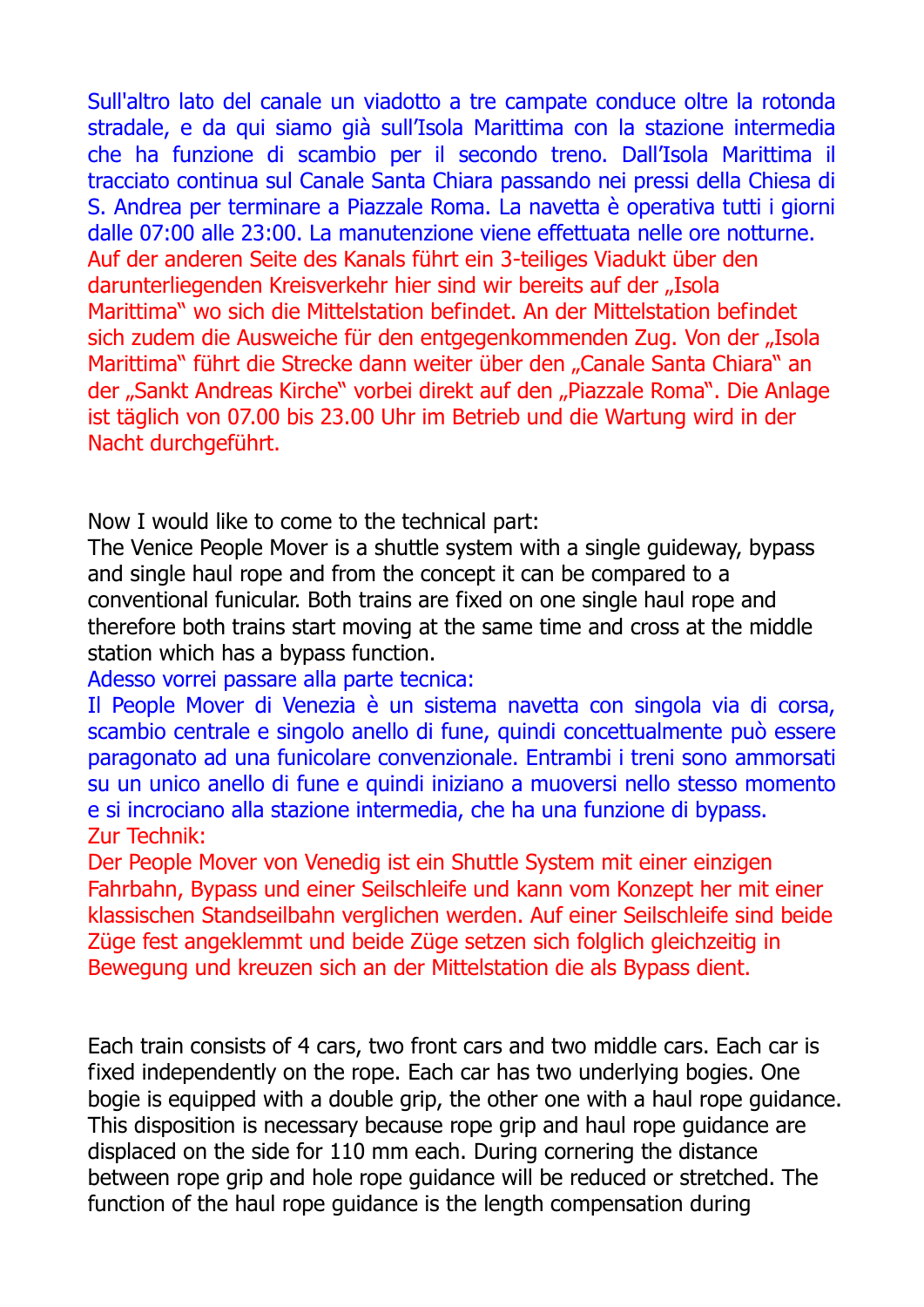cornering.

Ogni treno consiste di 4 carrozze, due di testa e coda e due intermedie. Ogni carrozza è fissata indipendentemente alla fune. Ogni carrozza ha due carrelli di sospensione. Un carrello è dotato di una doppia morsa, l'altro di una scarpa guida fune. Questa disposizione è necessaria in quanto le morse e la guida della fune sono disassate rispetto al centro della linea di 110 mm. In curva la distanza tra morsa e scarpetta viene quindi a ridursi o ad aumentare. La funzione della scarpetta guidafune ha quindi la funzione di permettere la compensazione di tale distanza in curva.

Jedes Fahrzeug hat zwei darunterliegende Fahrwerke wobei ein Fahrwerk mit einer Doppelklemme und ein Fahrwerk mit Seilschuh ausgerüstet sind. Diese Anordnung ist nötig, weil das Hin- und das Rückseil jeweils 110 mm außer der Fahrbahnachse liegen und das Seil somit in den Kurven über den Seilschuh gleiten kann, wo es eben wegen dieser außermittigen Anordnung zu einem stauchen und stretchen des Seiles kommt.

The longitudinal force from the hole rope is transferred into the bogie frame by the detachable rope grips and from the bogie frame into the vehicle body by the tie-bar assembly.

The 4 guide wheels transfer the horizontal forces created when travelling around curves into the bogie frame.

La forza di trazione della fune è trasferita al telaio inferiore del carrello tramite morse apribili e tramite tiranti al telaio superiore e attraverso il perno centrale alla struttura della carrozza.

Le 4 ruote di guida orizzontali guidano il carrello in curva e trasmettono gli sforzi al telaio.

Die Einleitung der Seilkräfte erfolgt über eine kuppelbare Seilklemme in den unteren Teil des Fahrwerks und von dort über Zugstangen in den oberen Fahrwerksrahmen und weiter über den zentralen Bolzen in das Wagenchassis. Die 4 seitlichen Führungsrollen nehmen die Seitenkräfte auf und halten den Wagen in der Fahrbahn.

The running wheels act as the primary vertical suspension. The secondary vertical suspension consists of four rubber spring arrangements, connected in parallel to hydraulic dampers. The rubber springs prevent acoustic coupling, their progressive characteristics prevent damping bumps.

The primary lateral suspension is provided by the guide wheels´ rubber liner and by the rubber-metal bushings on the guide wheel axles.

Le ruote principali agiscono come prima sospensione verticale. La seconda sospensione consiste in quattro smorzatori in gomma collegati in parallelo ad ammortizzatori idraulici. Gli smorzatori in gomma impediscono il trasferimento del rumore, le loro caratteristiche di smorzamento progressivo prevengono i salti.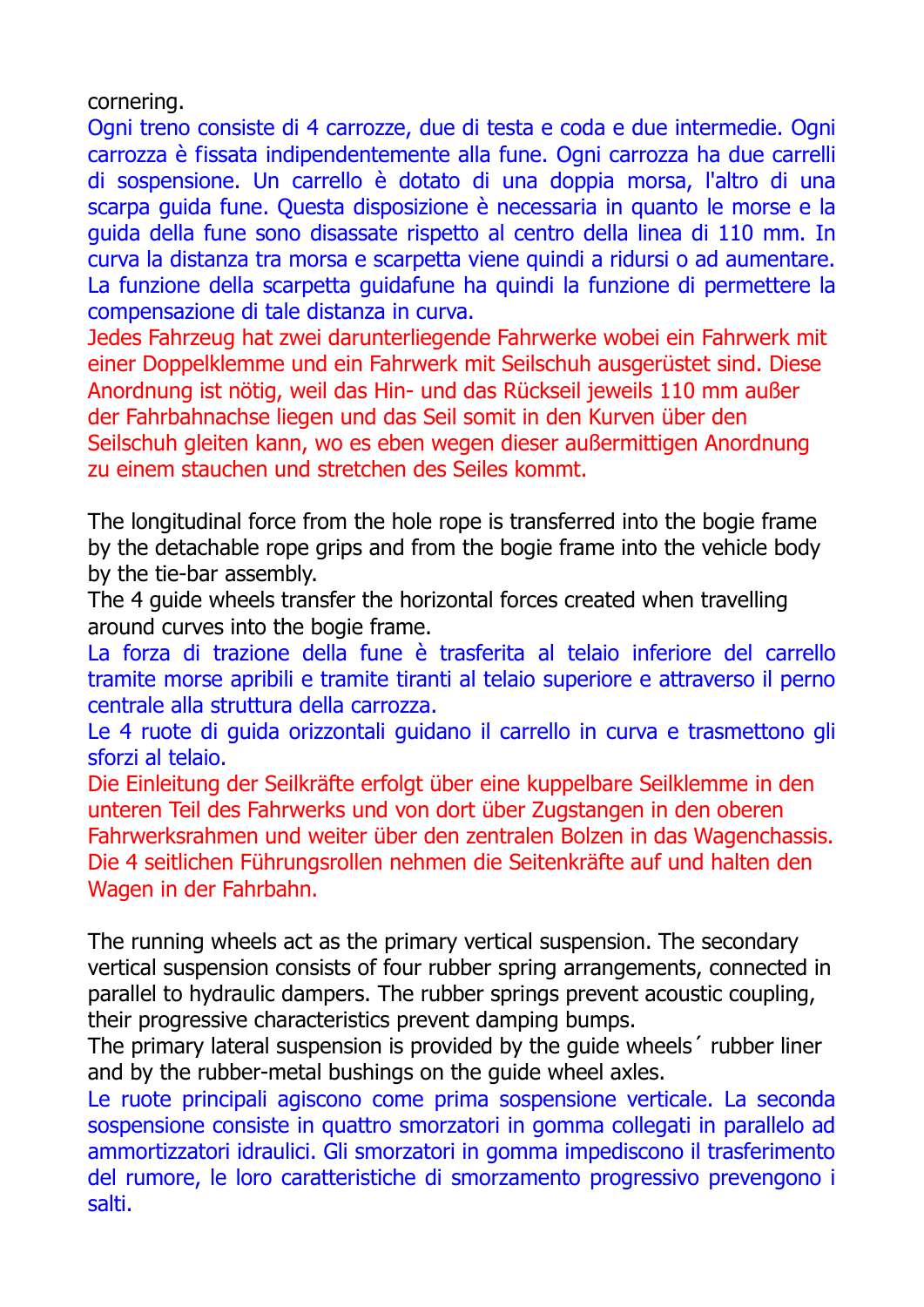La sospensione laterale primaria è data dal rivestimento in gomma delle guide di riscontro e dalle boccole in materiale metallo-plastico montate sulle assi delle medesime.

Die Wagenräder dienen als primäre vertikale Federung. Eine weitere Federung erfolgt über ein Federpaket aus Gummielementen in Kombination mit hydraulischen Stoßdämpfern. Die Gummielemente verhindern zudem, dass Vibrationen in das Fahrzeugchassis übertragen werden und das der Wagen ins Schwingen gerät.

Along the track there are 320 rope sheaves, 80 vertical support sheaves and 240 inclined curve sheaves.

Lungo il percorso ci sono 320 rulli di linea, 80 verticali e 240 inclinati, questi ultimi utilizzati nelle curve.

Entlang der Strecke haben wir 320 Seilrollen, 80 senkrechte Führungsrollen und 240 schräg gestellte Kurvenrollen.

The whole track as well as the piers are made of steel. On the side of the track there is an evacuation walkway, which is obligatory in Italy, and which is also used for maintenance. We have used a low noise "PERFORMA" rope produced by "FATZER". The drive machinery is designed and integrated into the lower level by the Tronchetto Station building. There is a central, vertical drive bullwheel with 200 degrees enlacement, as well as two deflection bullwheel's. There is a gearbox with AC-motor on each side of the drive bullwheel and each drive unit can drive the train with full speed. The engine performance is 450 kW par unit and allows the two trains with a capacity of 200 passengers each to accelerate to an operating speed of 8m/s.

Tutta la via di corsa così come i pilastri sono realizzati in acciaio. Da un lato è presente la passerella pedonale per l'evacuazione di emergenza che è obbligatoria in Italia e che viene utilizzata anche per la manutenzione.

Abbiamo utilizzato una fune PERFORMA a basso impatto acustico di fornitura FATZER. Nella stazione del Tronchetto la fune è azionata da un argano sotterraneo. Una puleggia verticale motrice con angolo di avvolgimento di 200 gradi, rinvia la fune su due pulegge di deviazione. Simmetricamente ai lati della puleggia motrice si trovano due riduttori con relativi motori elettrici AC; ognuno dei due azionamenti può spingere il treno alla massima velocità. La Potenza installata è di 450 kW per unità e consente il raggiungimento di una velocità di esercizio di 8 m/s a piena portata con 200 passeggeri per treno.

Die gesamte Fahrbahn sowie die Fahrbahnstützen sind aus Stahl gefertigt, seitlich an der Fahrbahn haben wir den in Italien obbligatorischen Bergeweg der auch für die Wartung dient.

Angetrieben wird das Seil über einen Unterflurantrieb an der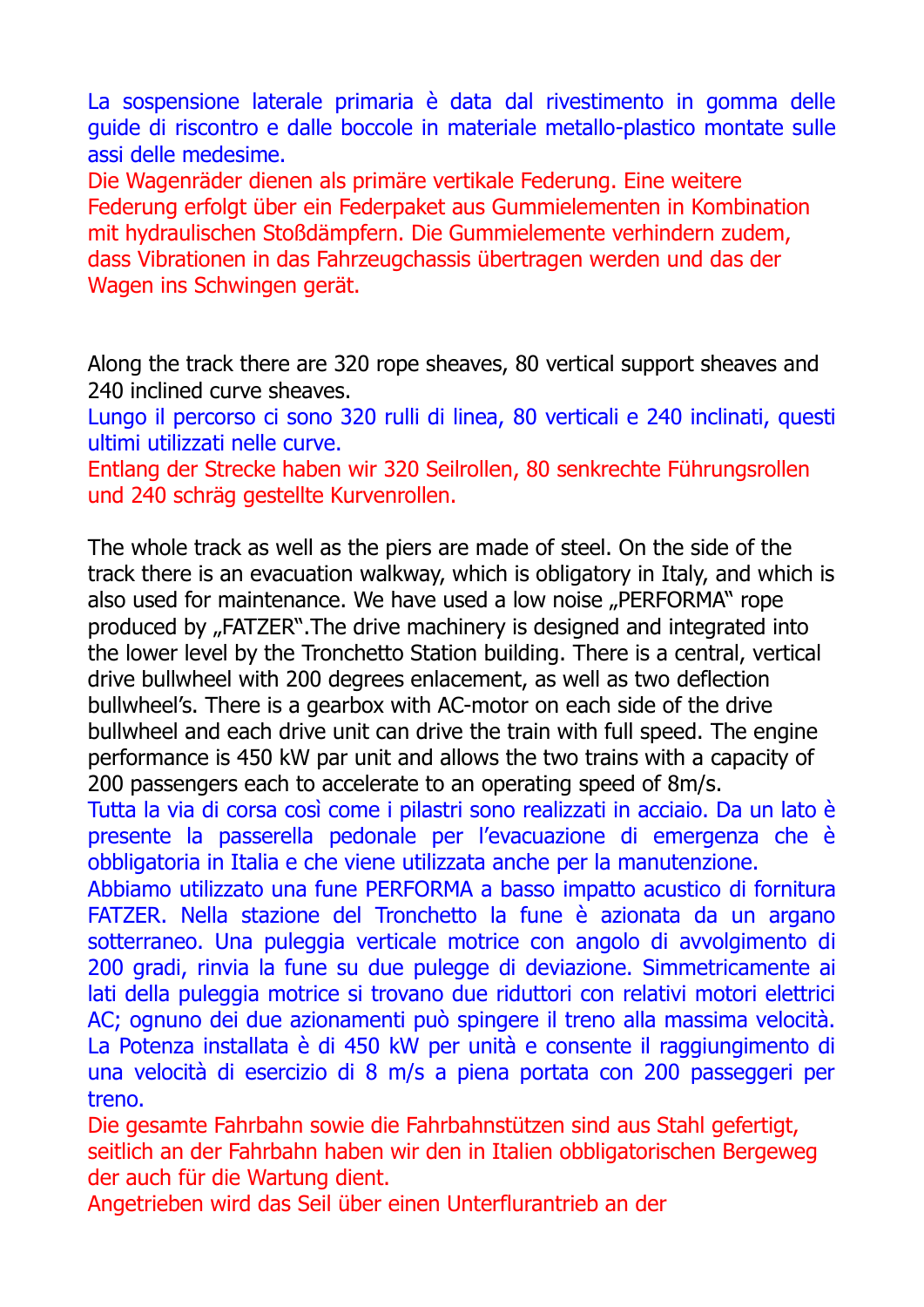"Tronchetto" Station, wir haben eine zentrale, vertikale Antriebsscheibe mit 200 Grad Umschlingung sowie zwei Ablenkscheiben. An jeder Seite der Antriebsscheibe befindet sich ein Getriebe mit einem AC-Motor, jede Antriebseinheit kann die Bahn mit voller Leistung fahren. Die installierte Leistung beträgt pro Einheit 450 kW und ermöglicht es somit

die beiden 200.er Züge bis auf 8 m/s zu beschleunigen.

The tensioning unit is located at Piazzale Roma Station and is designed with a horizontal return bullwheel on platform level in order to guarantee the undisturbed traffic flow for the underlying entrance and exit to Garage Comunale.

Il sistema di tensionamento è ubicato alla stazione di Piazzale Roma. La puleggia di rinvio è stata posizionata al livello del piano d'imbarco in posizione orizzontale per liberare la zona sottostante la stazione da macchinari. In questo modo è garantito il secondo accesso e uscita al Garage Comunale. Die Umkehreinrichtung mit Spannapparat befindet sich bei der Piazzale Roma Station und wurde mit einer horizontalen Seilscheibe ausgefüht, welche sich auf dem Bahnsteigniveau befindet, um den darunterliegenden Bereich der Station freizuhalten für den Autoverkehr zur Zufahrt in die Garage Comunale.

Each 200-passengers train consists of 4 single cars which are very comfortably equipped. Every car has its own heating ventilation and air conditioning unit, video supervision and intercommunication system. The air conditioning units are very slim and can therefore be installed on the roof of the cars.

The power collector is responsible for the power supply of the trains. The appropriate power rail is set/installed on both sides of the track and can therefore supply each train independently from the other with power. As each train has a power requirement of at least 20kW it was not possible to profit from alternative energy sources as photovoltaics, dynamo or batteries.

Ognuno dei due treni da 200 passeggeri consiste di 4 carrozze singole equipaggiate per alti livelli di comfort. Su ogni vettura è installato un impianto di condizionamento indipendente, sistema di videosorveglianza ed impianto citofonico (bi-direzionale). Le unita A/C sono molto snelle e per tale motivo si sono potute installare sul tetto delle vetture. L'alimentazione avviene tramite due blindo-sbarre, una per ogni lato rendendo ogni treno dal punto di vista dell'alimentazione indipendente dall'altro. Essendo la potenza richiesta di circa 20 kW per ogni treno non è stato possibile generare energia tramite fonti alternative come il fotovoltaico, dinamo o batterie.

Jeder 200.er Zug besteht aus 4 einzelnen Fahrzeugen die sehr komfortabel ausgestattet sind. In jedem Abteil haben wir ein separates Heizungs- und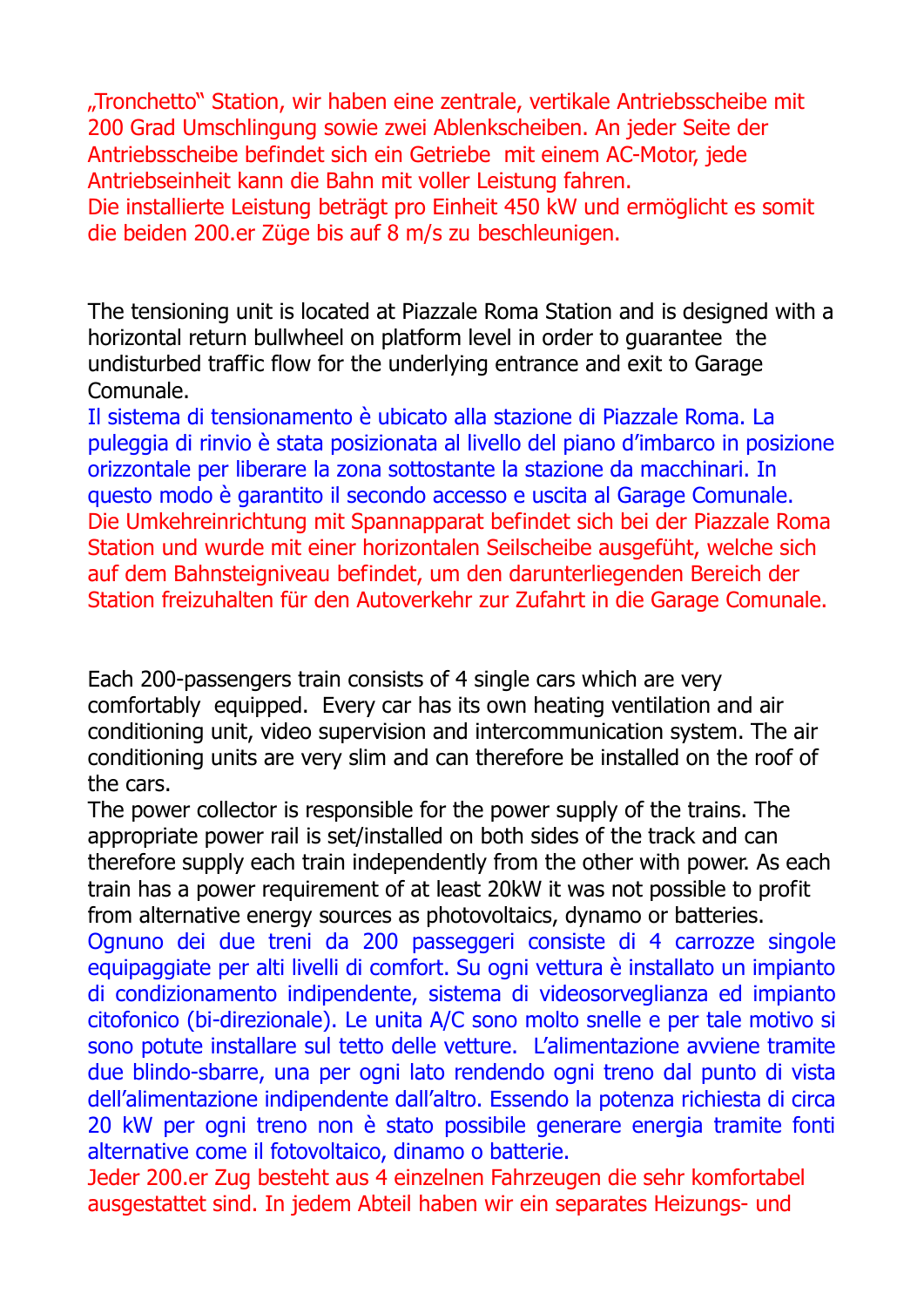Klimagerät, Videoüberwachung, eine Einsprech- und Gegensprechanlage. Die Klimageräte sind sehr flach ausgeführt und am Dach des Zuges positioniert. Die Stromversorgung der Züge erfolgt über Stromabnehmer . Die entsprechende Stromschiene ist beidseitig an jeder Fahrbahn montiert und kann somit jeden Zug unabhängig vom anderen mit Energie versorgen. Jeder Zug benötigt immerhin 20 kW aus diesem Grund war eine alternative Energieversorgung mittels Fotovoltaik oder Dynamo oder Batterien nicht möglich.

In order to allow a fully automated operation without a driver the stations are equipped with KABA GILGEN platform doors. At the terminal stations there are platform doors on both sides of the cars, at the middle station only on one the inner side.

The shuttle system carries at an average 4000 persons per day with tendency to rise significantly and the price for one ride is  $1 \in$ . At the stations there are access control systems and ticket systems provided by AXESS.

Al fine di consentire un funzionamento completamente automatico senza conducente le stazioni sono dotate di porte di banchina KABA GILDEN. Presso le stazioni terminali sono presenti porte su entrambi i lati delle vetture, mentre nella stazione intermedia solo nel lato interno.

Il sistema trasporta una media di 4000 persone per giorno con tendenza ad un significativo aumento, ed il prezzo del biglietto è di 1€ per corsa. Presso le stazioni il controllo accessi avviene con tornelli e sistemi di bigliettazione AXESS.

Um einen Betrieb ohne Wagenbegleiter zu ermöglichen sind die Stationen mit KABA GILGEN Bahnsteigtüren ausgerüstet. In den Endstationen haben wir beidseitige Bahnsteigtüren, an der Mittelstation jeweils nur auf der Innenseite. Die Anlage befördert durchschnittlich 4000 Personen am Tag Tendenz stark steigend und der Preis pro Fahrt beträgt 1 Euro und weil die Fahrt nicht unentgeltlich ist wurde die Anlage mit einer Zutrittskontrolle und einem Ticketsystem von der Firma AXESS ausgerüstet.

The Venezia People Mover is only one of several successfully operating Doppelmayr Cable Car systems. The following video is going to show you our most important reference projects which I am shortly going to explain. Il People Mover di Venezia è solo uno di una serie di impianti in funzione con molto successo. Il seguente film che vi farà vedere una serie di altre nostre installazioni.

Der People Mover von Venedig ist nur eines von bereits mehreren erfolgreich ausgeführten und im Betrieb bestens bewährten Systemen. Der folgende Film zeigt unsere wichtigsten Referenzanlagen die ich ihnen jetzt zeigen und kurz kommentieren werde.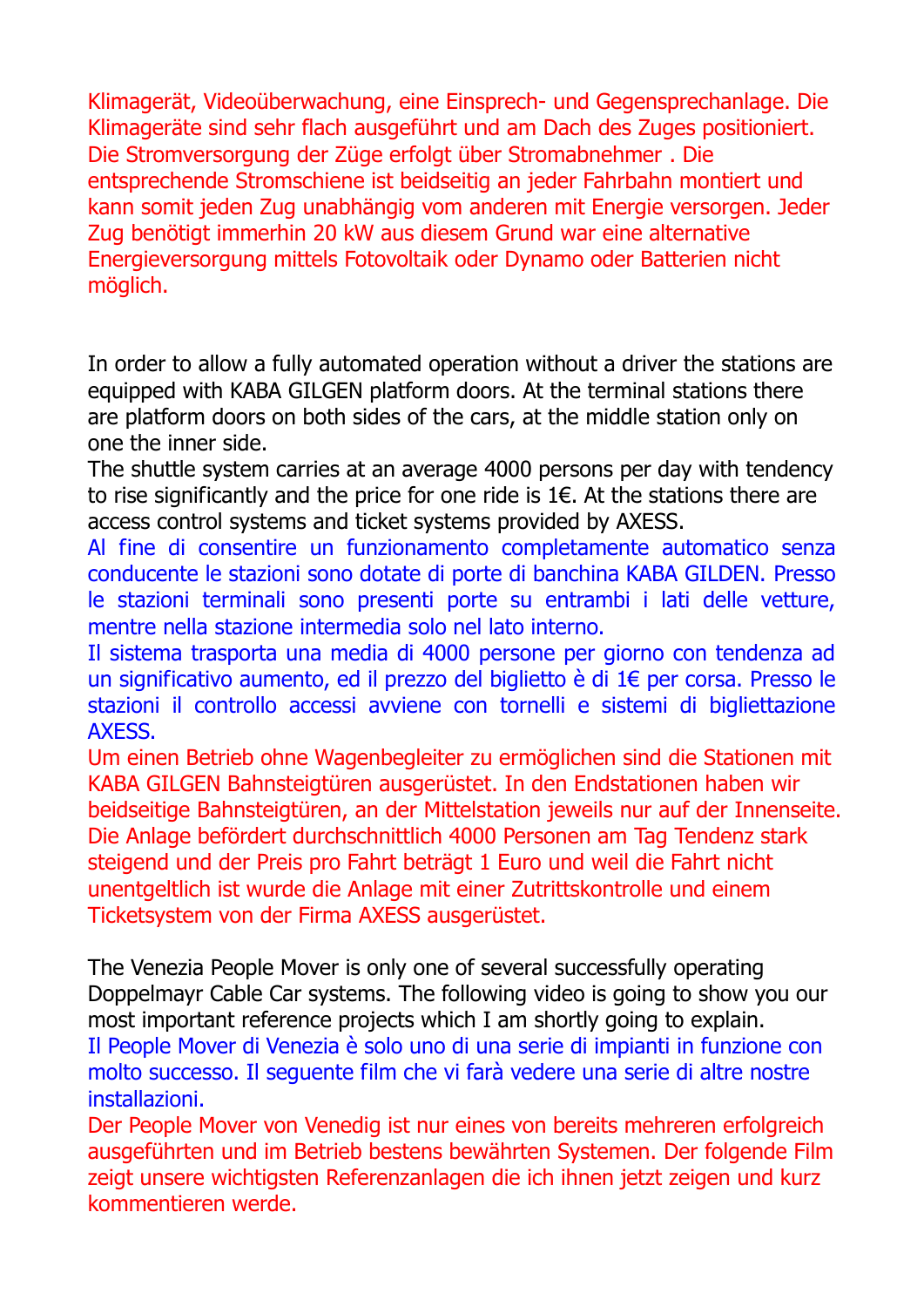# FILM

## TORONTO

The Toronto Pearson International Airport has become a very modern and efficient airport and handles easily its 30 million passengers per year. The Airport Link started service in 2006 and brought substantial improvements to passengers logistics. The cable technology is ideal for extreme weather conditions. Even Toronto´s harsh weather conditions cannot impact our system´s reliability. The Cable Propelled System does not depend on guideway friction, so no guideway heating is required and snow cannot build up on the open steel truss guideway. The 1500 m elevated system links Terminals 1,3 and the large parking facility at Viscount station with a travel time of three minutes only and a system capacity of 2,150 people per hour per direction.

L'Aeroporto Internazionale di Toronto è stato ammodernato negli ultimi anni per migliorare l'assistenza ai 30 milioni di passeggeri che frequentano ogni anno l'aeroporto. Il nostro impianto è in servizio dal 2006 e ha un'importante ruolo nella movimentazione e nella logistica dei passeggeri. Le condizioni climatiche avverse nel periodo invernale non hanno minimamente condizionato l'affidabilità del people mover e la soluzione a fune si è dimostrata vincente e non è necessario riscaldare al via di corsa. Il percorso ha una lunghezza di 1500 m e collega i terminal 1, 3 e il parcheggio multipiano alla stazione Viscount. Il tempo di percorrenza è di 3 minuti e la portata è di 2.150 persone per ora e direzione.

Der Flughafen in Toronto wurde in den letzten Jahren sehr modern ausgebaut und fertigt an die 30 Millionen Passagiere im Jahr ab. Der Cable Liner mit der Bezeichnung Air Port Link hat im Jahr 2006 seinen Betrieb aufgenommen und ist ein wesentlicher Bestandteil der Passagierlogistik am Flughafen. In Toronto herrschen im Winter sehr widrige Wetterbedingungen und die seilgezogene Technologie hat sich bestens bewährt sodass auch bei Eis und Schnee eine sehr hohe Systemverfügbarkeit erreicht werden konnte ohne dass die Fahrbahnen beheizt werden mussten. Die 1500m lange Strecke verbindet die Terminals 1, 3 und die Parkgarage an der Viscount-Station. Die Fahrzeit beträgt 3 Minuten und die Förderleistung 2,150 Personen pro Stunde und Richtung.

#### MEXICO

The single-line elevated Cable Liner Shuttle at Benito Juarez International Airport in Mexico City establishes the only connection between Terminal 1 and the remotely located Terminal 2. Completed in 17 months only, the system has been in operation since January 2007. The shuttle transports passengers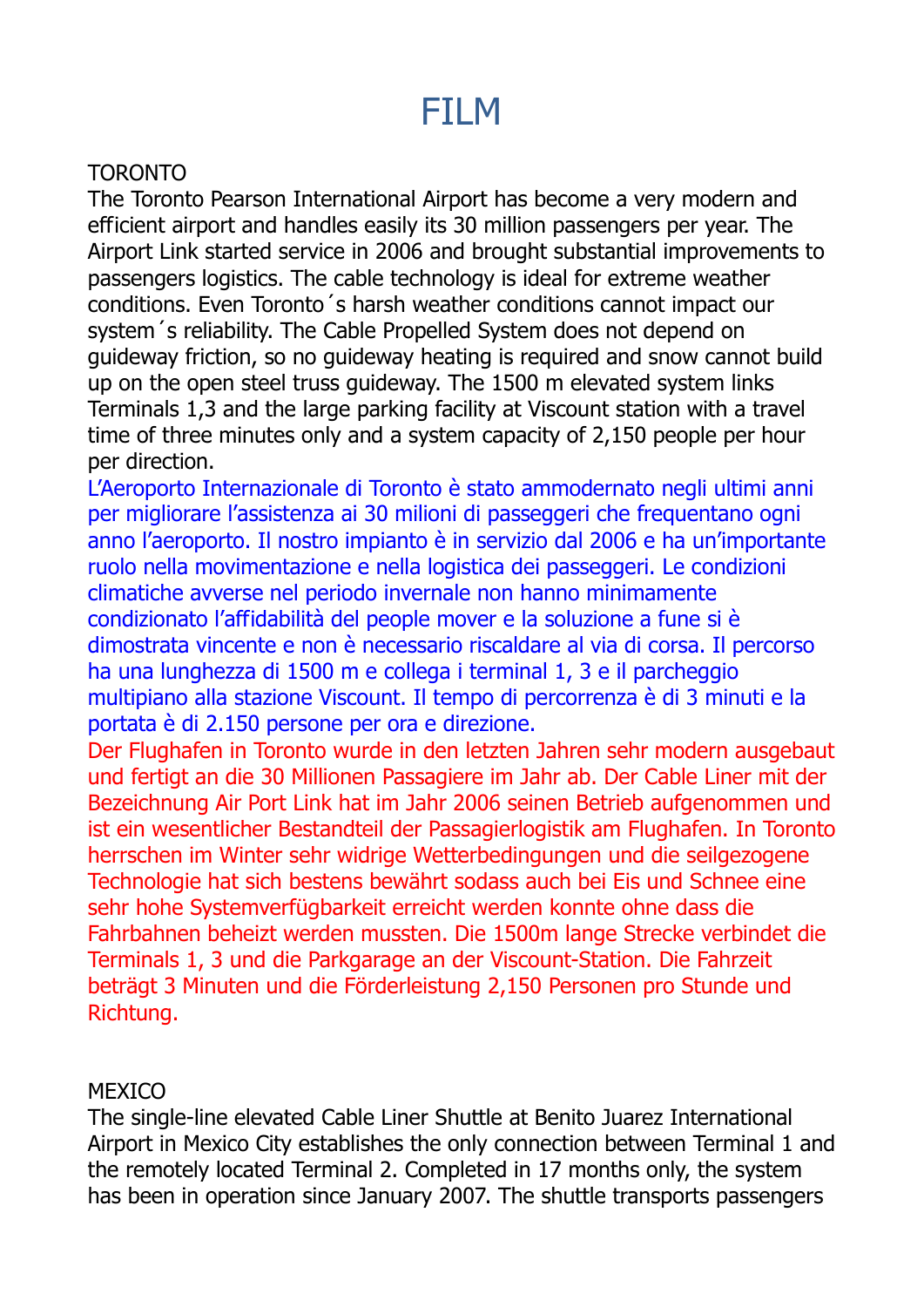a total distance of 3,025m with an operation speed of 12,5m/s in just less than 4,5min. The system´s ultimate capacity is 800pphpd.

All'Aeroporto Internazionale Benito Juarez a Città del Messico abbiamo collegato il Terminal 1 e 2 con un people mover a unica via di corsa e veicolo singolo. L'impianto è stato realizzato in soli 17 mesi ed è entrato in funzione a gennaio del 2007. Il percorso è lungo 3025 m e con una velocità di 12,5 metri/secondo il tempo di percorso da capolinea a capolinea è di soli 4,5 minuti.

Am Benito Juarez Flughafen in Mexiko City haben wir eine Verbindung der Terminals 1 und 2 hergestellt. Wir haben eine einzige Fahrbahn und nur einen Zug. Der People Mover wurde in nur 17 Monaten fertiggestellt und ging bereits im Januar 2007 in Betrieb. Die Strecke ist über 3 km lang und wird in 4,5 Minuten bewältigt, die Züge erreichen eine maximale Geschwindigkeit von 12,5 m/s.

### LAS VEGAS

In response to our customer's needs, Doppelmayr designed a train to match the pyramide at Luxor Hotel. Project requirements included both- distinctive looking trains and a guideway that did not detract from surrounding architecture. The People Mover connects different casino resort hotels belonging to the MGM Mirage Group. Two independent shuttle systems run side-by-side on an elevated guideway and allow a better flow of guests. Since its completion in April 1999 more than 100 million passengers have been transported with 99.8% of system availability.

As part of a USD 7 billion project, the NEW APM-system CITY CENTER crossed each of the three key development sectors of the project: Bellagio Station, Crystals Station and Monte Carlo Station. It is the second system for this high profile client, the MGM Mirage Group.

With a capacity of 3,000pphpd the system soars 25m above the ground and spans 67m between support towers. We customized the guideway design to meet the project´s unique aesthetic needs and opened promptly in December 2009.

Il nostro cliente a Las Vegas, il gruppo MGM Mirage, ci aveva chiesto di sviluppare un design delle vetture che si sposa bene con l'architettura della Piramide di Luxor e di studiare una via di corsa leggera che non impatta sulla architettura circostante. Il people mover di Las Vegas denominato Mandalay Bay Tram consiste in due vie di corsa parallele e viaggia in sopraelevata collegando tre complessi alberghieri per migliorare il flusso dei visitatori dei casinò. L'impianto ha trasportato dalla sua apertura nel 1999 fino ad oggi oltre 100 milioni di Persone raggiungendo un'affidabilità del sistema di oltre 99,8%.

Il nuovo people mover denominato CITY CENTER è parte di un progetto più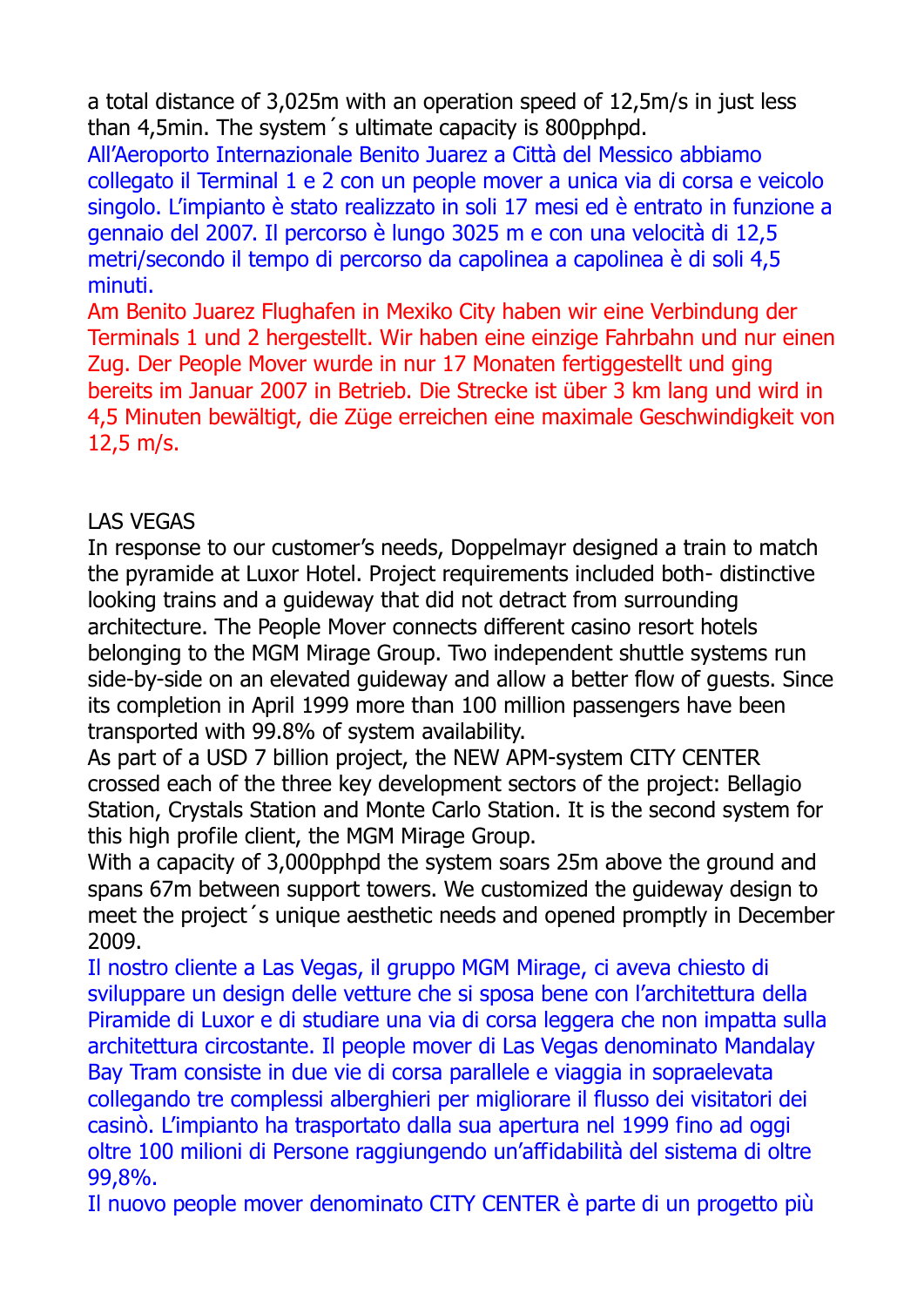ampio del valore di investimento di 7 miliardi di dollari. Come prima anche questo sistema collega tre complessi alberghieri giganteschi Bellagio Station, Crystals Station e Monte Carlo Station. È il secondo people mover per il gruppo MGM Mirage. Il sistema ha una portata di 3000 persone/ora e viaggia in sopraelevata all'altezza media di 25 m e la via di corsa ha campate di 67 m e si sposa molto bene con l'architettura circostante. La CITY CENTER TRAM è in servizio da dicembre 2009.

Unser Kunde in Las Vegas die MGM Mirage Gruppe ist ein sehr anspruchsvoller Kunde und legt sehr viel Wert auf Design. Die Fahrzeuge sollten das Erscheinungsbild der Luxor Pyramide angepasst werden und die Fahrbahn sollte auf keinem Fall die Gesamtarchitektur beeinträchtigen. Das People Mover System besteht aus zwei parallelen aufgeständerten Fahrbahnen und verbinden drei große Hotelkomplexe und ermöglichen somit eine besseren Personenfluss durch die Spielcasinos. Die Mandaly Bay Tram hat seit ihrer Eröffnung im Jahre 1999 bis dato mehr als 100 millionen Fahrgäste befördert mit einer Verfügbarkeit von 99.8%.

Der neue People Mover CITY CENTER ist Teil eines 7 Milliarden Dollar Projektes und verbindet die drei Hotel-Komplexe Bellagio – Crystals – Monte Carlo und ist bereits der zweite People Mover für unseren Kunden, die MGM MIRAGE GRUPPE. In einer Höhe von 25 m können 3000 personen pro stunde befördert werden, die Spannweiten der Fahrbahn betragen 67m und gliedert sich perfekt in die anspruchsvolle Architektur ein. Die Bahn ist seit Dezember 2009 im Betrieb.

#### **VENICE**

From the American continent we come back to Venice now.

What you can very well see this pictures are the rope grips dispaced on the side for 110 mm each,

here the driving station at Tronchetto,

and with these pictures I would like to conclude my presentation.

You are very welcome to ask further questions and I am at your disposal for detail explanations during the break or also during the next days.

I would like to thank you for your attention and I hope and wish this meeting will be interesting and fascinating for all of you. Thank you very much.

Lasciamo adesso il continente americano e ritorniamo a Venezia.

In queste immagini vedete molto bene il disassamento di 110 mm delle morse rispetto al centro della via di corsa dovuto proprio dal motivo che tutti e due i treni sono ammorsate sulla stessa fune,

la stazione motrice con l'argano interrato alla stazione Tronchetto,

e con queste ultime immagini concludo la mia presentazione.

Sono vostra completa disposizione per eventuali domande o approfondimenti nella pause o anche nei prossimi giorni.

Ringrazio della vostra attenzione e vi auguro ancora una buona prosecuzione